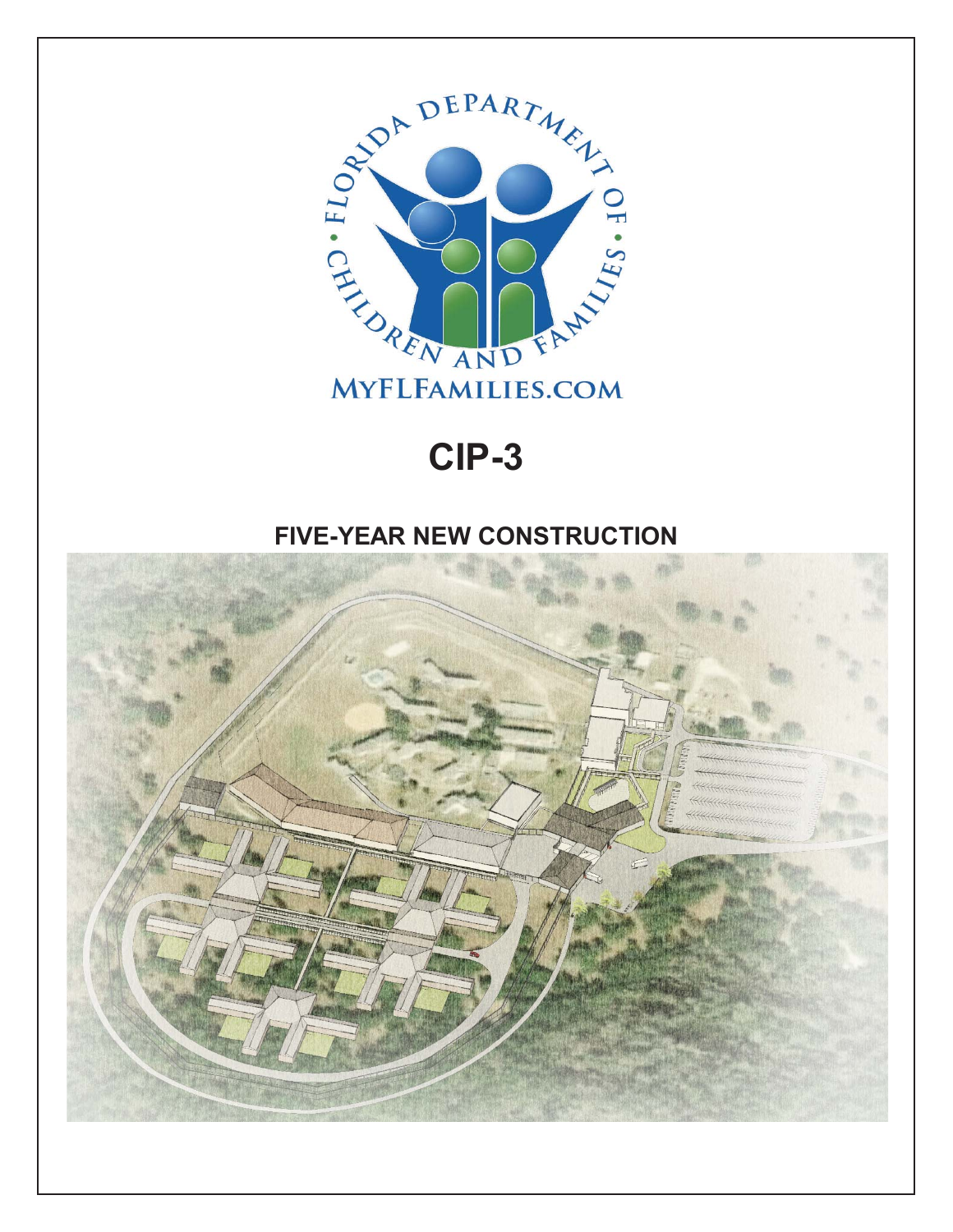| Agency:                                                    |                              |  | <b>Department of Children</b><br>and Families                                                  |                                                                                    |                                                   |                                | <b>Agency Priority:</b>               |                  |                                                       |                      |                        | 1            |                             |  |
|------------------------------------------------------------|------------------------------|--|------------------------------------------------------------------------------------------------|------------------------------------------------------------------------------------|---------------------------------------------------|--------------------------------|---------------------------------------|------------------|-------------------------------------------------------|----------------------|------------------------|--------------|-----------------------------|--|
| <b>Budget Entity:</b>                                      |                              |  | <b>Assistant Secretary for</b><br>Administration                                               |                                                                                    |                                                   |                                | <b>Project Category:</b>              |                  |                                                       |                      |                        | <b>SPTF</b>  |                             |  |
| <b>Budget Entity Code:</b>                                 |                              |  |                                                                                                |                                                                                    |                                                   |                                | <b>Long-Range Program Plan:</b>       |                  |                                                       |                      |                        |              |                             |  |
| Appropriation<br><b>Category Code:</b>                     |                              |  | 080751                                                                                         |                                                                                    |                                                   |                                | <b>State Comprehensive Plan Code:</b> |                  |                                                       |                      |                        |              |                             |  |
| <b>Project Title:</b>                                      |                              |  | 350 Bed Forensic Facility Expansion at<br><b>North Florida Evaluation and Treatment Center</b> |                                                                                    |                                                   |                                |                                       |                  |                                                       |                      |                        |              |                             |  |
| <b>Statutory Authority:</b>                                |                              |  | Chapters 20, 394, 409, 414, 984 Florida Statutes                                               |                                                                                    |                                                   |                                |                                       |                  |                                                       |                      |                        |              |                             |  |
| To be Constructed by:                                      |                              |  | Contract? (Y/N)                                                                                |                                                                                    |                                                   |                                | Y                                     |                  | Force Account? (Y/N)                                  |                      |                        |              | ${\bf N}$                   |  |
| Facility<br><b>Type</b>                                    | <b>Service</b><br>Load       |  | <b>Planned</b><br><b>Use Factor</b>                                                            |                                                                                    | <b>User</b><br><b>Stations</b><br><b>Required</b> |                                | <b>Existing</b><br><b>Stations</b>    |                  | <b>New User</b><br><b>Stations</b><br><b>Required</b> |                      | <b>Space</b><br>Factor |              | <b>Net Area</b><br>Required |  |
| 22<br>Forensic                                             | 350 Beds                     |  | 1                                                                                              |                                                                                    | 350                                               |                                | To be<br>replaced by<br>new beds      |                  | 350                                                   |                      | 1,050                  |              | 300,000 SF                  |  |
| <b>Geog. Location:</b>                                     |                              |  |                                                                                                | 1200 NE 55th Boulevard, North Florida Evaluation and Treatment Center, Gainesville |                                                   |                                |                                       |                  |                                                       |                      |                        |              |                             |  |
| Alachua<br>County:                                         |                              |  |                                                                                                |                                                                                    |                                                   |                                |                                       |                  |                                                       |                      |                        |              |                             |  |
| Facility<br><b>Type</b>                                    | <b>Net Area</b><br>(sq. ft.) |  |                                                                                                | <b>Efficiency</b><br>Factor                                                        |                                                   | <b>Gross Area</b><br>(sq. ft.) |                                       | <b>Unit Cost</b> |                                                       | Construction<br>Cost |                        |              | Occupancy<br>Date           |  |
| 64                                                         | 300,000                      |  |                                                                                                | 75%                                                                                |                                                   |                                | 400,000                               |                  | \$500/sf                                              |                      | \$200,000,000          |              | <b>July 2026</b>            |  |
| <b>Schedule of Project Components</b>                      |                              |  |                                                                                                | FY 2021-22                                                                         |                                                   |                                | FY 2022-23                            |                  | FY 2023-24                                            |                      | FY 2024-25             |              | FY 2025-26                  |  |
| 1. Basic Construction Costs                                |                              |  | \$                                                                                             |                                                                                    |                                                   |                                | \$                                    |                  | \$                                                    |                      | \$                     |              | \$                          |  |
| a. Construction Costs                                      |                              |  |                                                                                                |                                                                                    |                                                   |                                |                                       |                  | \$70,600,000                                          |                      | \$70,050,000           |              | 20,850,000                  |  |
| b. Permits, Inspections,<br><b>Impact Fees</b>             |                              |  |                                                                                                |                                                                                    |                                                   |                                |                                       | \$1,000,000      |                                                       | \$1,000,000          |                        |              |                             |  |
| c. Communications requirements<br>(conduits, wiring, etc.) |                              |  |                                                                                                |                                                                                    |                                                   |                                |                                       | \$2,500,000      |                                                       | \$2,500,000          |                        |              |                             |  |
| d. Utilities outside building                              |                              |  |                                                                                                |                                                                                    |                                                   |                                |                                       |                  |                                                       |                      |                        |              |                             |  |
| e. Site development<br>(roads, paving, etc.)               |                              |  |                                                                                                |                                                                                    |                                                   |                                |                                       | \$8,400,000      |                                                       | \$8,000,000          |                        |              |                             |  |
| f. Energy efficient equipment                              |                              |  |                                                                                                |                                                                                    |                                                   |                                |                                       |                  |                                                       |                      |                        |              |                             |  |
| g. Art allowance<br>(F.S., section 255.043)                |                              |  |                                                                                                |                                                                                    |                                                   |                                |                                       |                  |                                                       |                      |                        | \$100,000    |                             |  |
| h. Other                                                   |                              |  |                                                                                                |                                                                                    |                                                   |                                |                                       |                  |                                                       |                      |                        |              |                             |  |
| Subtotals                                                  |                              |  |                                                                                                |                                                                                    |                                                   |                                |                                       |                  | \$82,500,000                                          |                      |                        | \$81,550,000 | \$20,950,000                |  |

## **CIP-3: Short-Term Project Explanation Form**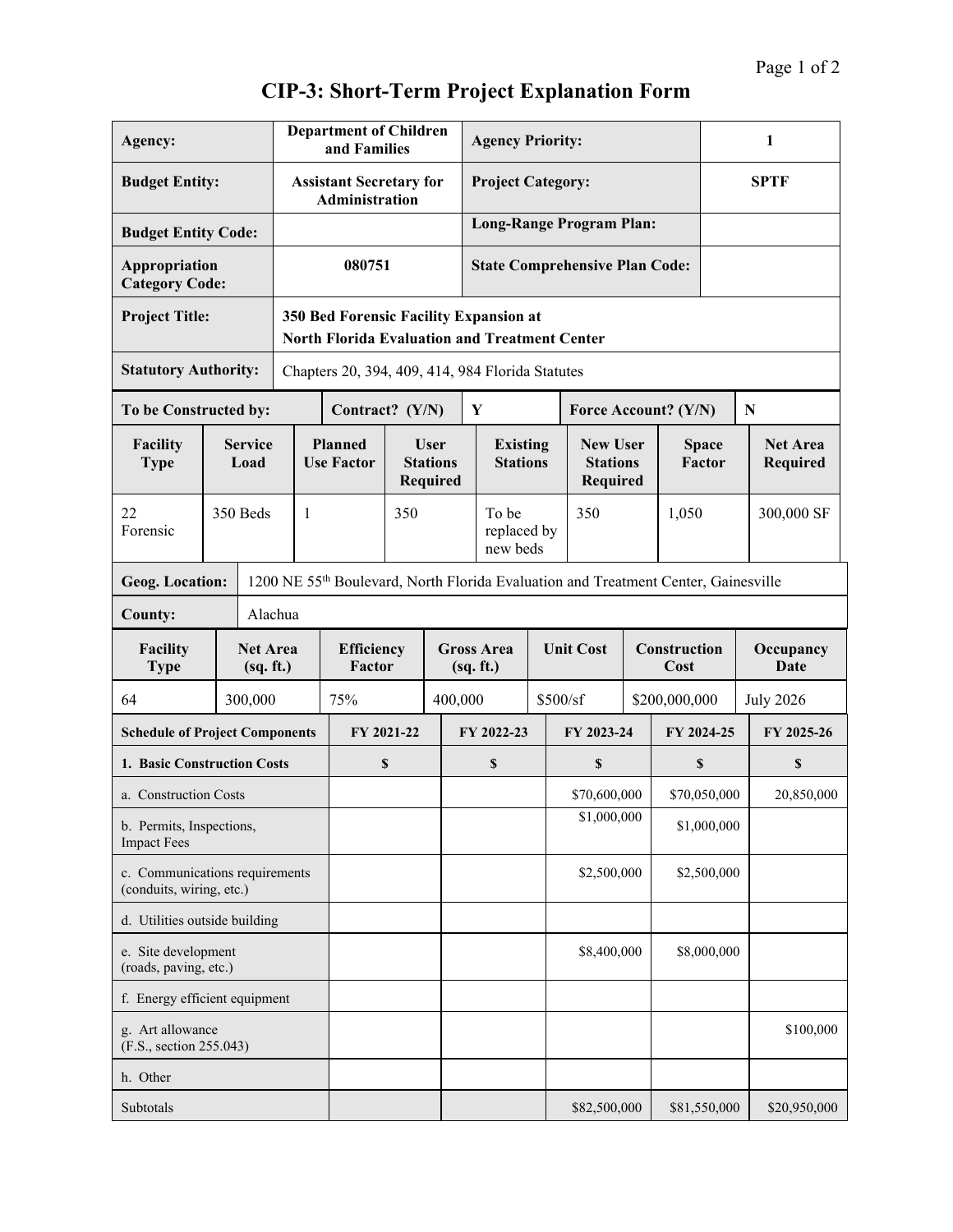## **CIP-3: Short-Term Project Explanation Form**

| 2. Other Project Costs                                                                                                                                     |           | $\boldsymbol{\mathsf{S}}$ |                           | $\boldsymbol{\mathsf{S}}$    |                  | \$               | \$                                 | \$                        |                  |  |
|------------------------------------------------------------------------------------------------------------------------------------------------------------|-----------|---------------------------|---------------------------|------------------------------|------------------|------------------|------------------------------------|---------------------------|------------------|--|
| a. Land/Existing Acquisition                                                                                                                               |           | $\boldsymbol{0}$          |                           | $\boldsymbol{0}$             |                  | $\boldsymbol{0}$ | 0                                  |                           |                  |  |
| b. Professions services<br>1) Planning / programming<br>2) A/E Fees<br>3) On-site representation<br>4) Testing / surveys<br>5) Other professional services |           |                           |                           |                              |                  | \$8,700,000      | \$1,450,000                        | \$1,450,000               |                  |  |
| c. Miscellaneous costs                                                                                                                                     |           |                           |                           |                              |                  |                  |                                    |                           |                  |  |
| d. Moveable equip. / furniture                                                                                                                             |           |                           |                           |                              |                  |                  |                                    | \$3,400,000               |                  |  |
| Subtotals                                                                                                                                                  |           |                           |                           |                              |                  |                  |                                    |                           |                  |  |
| 3. All Costs $(1+2)$                                                                                                                                       |           |                           |                           |                              |                  |                  |                                    |                           | $\mathbb{S}$     |  |
| 4. DMS Fee                                                                                                                                                 |           |                           | $\boldsymbol{0}$          |                              | $\boldsymbol{0}$ |                  | $\boldsymbol{0}$                   | $\boldsymbol{0}$          | $\boldsymbol{0}$ |  |
| <b>Total: All Costs by Fund</b><br>Fund Code ______:<br>Fund Code _______:                                                                                 |           |                           |                           |                              |                  |                  |                                    |                           |                  |  |
| TOTAL $(3+4)$                                                                                                                                              |           |                           |                           |                              |                  |                  | \$8,700,000                        | \$1,450,000               | \$4,850,000      |  |
| <b>Appropriations to-date:</b>                                                                                                                             |           |                           |                           |                              |                  |                  | <b>Projected Costs Beyond CIP:</b> |                           |                  |  |
| <b>GR</b><br>TF                                                                                                                                            |           |                           |                           | $\mathbf{0}$<br>$\mathbf{0}$ | <b>GR</b><br>TF  |                  |                                    |                           |                  |  |
| <b>TOTAL</b>                                                                                                                                               |           |                           |                           | $\boldsymbol{0}$             |                  |                  | <b>TOTAL</b>                       |                           |                  |  |
| <b>Changes in Agency Service Costs</b>                                                                                                                     |           |                           | FY 2021-22                |                              | FY 2022-23       |                  | FY 2023-24                         | FY 2024-25                | FY 2025-26       |  |
| Category                                                                                                                                                   | Fund Code |                           | $\boldsymbol{\mathsf{S}}$ |                              | \$               |                  | $\boldsymbol{\mathsf{S}}$          | $\boldsymbol{\mathsf{S}}$ | \$               |  |
| Salaries & Benefits                                                                                                                                        |           |                           |                           |                              |                  |                  |                                    |                           |                  |  |
| Subtotal                                                                                                                                                   |           |                           |                           |                              |                  |                  |                                    |                           |                  |  |
| OPS                                                                                                                                                        |           |                           |                           |                              |                  |                  |                                    |                           |                  |  |
| Subtotal                                                                                                                                                   |           |                           |                           |                              |                  |                  |                                    |                           |                  |  |
| Expenses                                                                                                                                                   |           |                           |                           |                              |                  |                  |                                    |                           |                  |  |
| Subtotal                                                                                                                                                   |           |                           |                           |                              |                  |                  |                                    |                           |                  |  |
| Other (specify)                                                                                                                                            |           |                           |                           |                              |                  |                  |                                    |                           |                  |  |
| Subtotal                                                                                                                                                   |           |                           |                           |                              |                  |                  |                                    |                           |                  |  |
| Fund Totals                                                                                                                                                |           |                           |                           |                              |                  |                  |                                    |                           |                  |  |
| <b>TOTAL</b>                                                                                                                                               |           |                           |                           |                              |                  |                  | \$91,200,000                       | \$83,000,000              | \$25,800,000     |  |